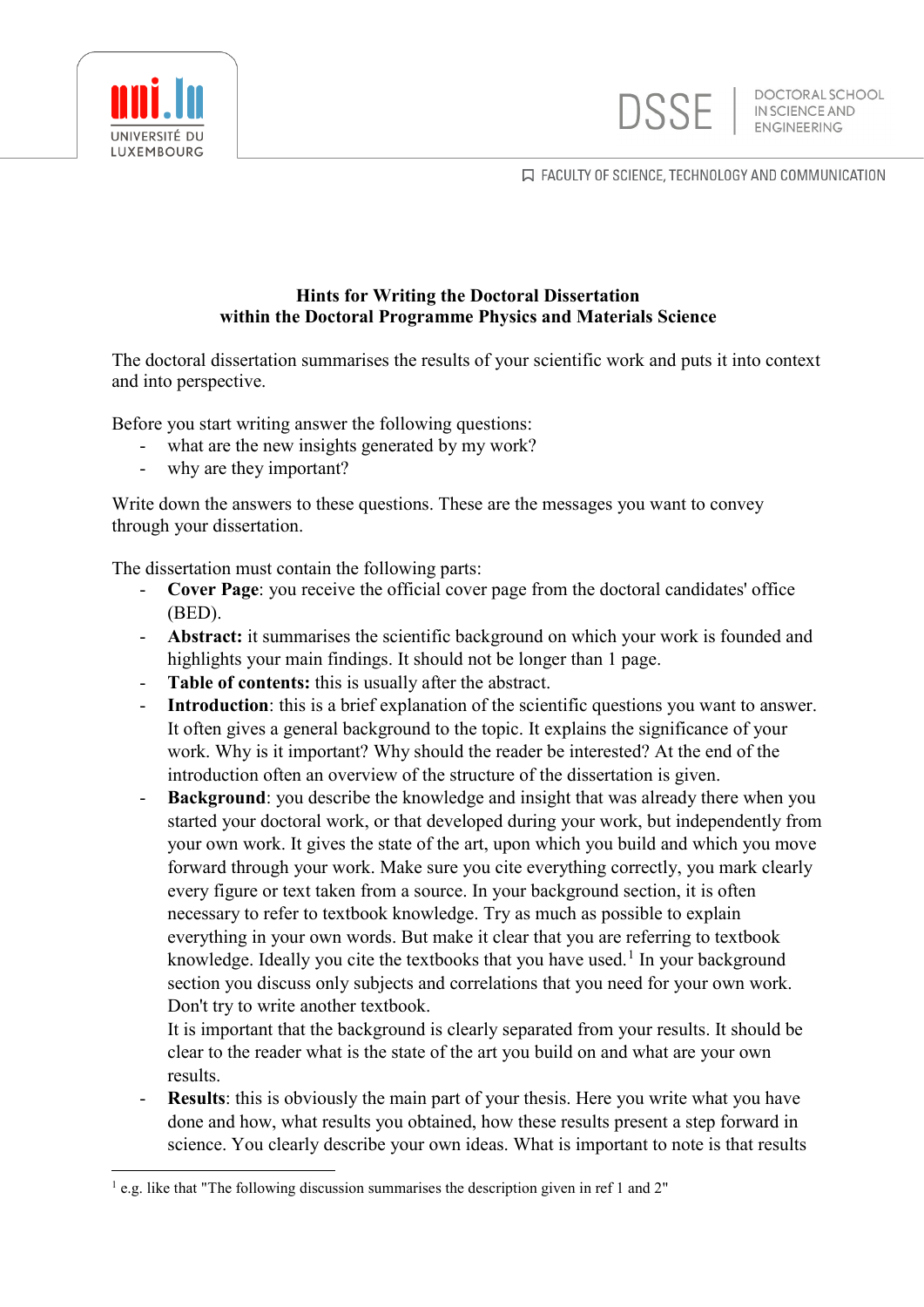**DSSE** 

**DOCTORAL SCHOOL** IN SCIENCE AND



## 口 FACULTY OF SCIENCE, TECHNOLOGY AND COMMUNICATION

are more than the description of observations. Results are (experimental, computational, or theoretical) observations with an interpretation, a modelling, a presentation of its relevance and context. In this section you also describe clearly how you obtained your results: how did you do the measurements or calculations. These descriptions should be detailed enough for somebody with the corresponding knowledge to be able to repeat your measurements or calculations. Your results must present progress with respect to the state of art (therefore it is important that you give a clear and comprehensive presentation of the state of the art in the background section). It can be useful to separate the presentation of your observations (the raw experimental or computational facts) from the discussion (which is the interpretation of your observations). Usually, your results are presented in several sections. Each section should finish with a

summary of this part, i.e., a clear statement what was learned from the results presented in this section.

Different styles are possible, depending on how interrelated your results are: you can write one big background chapter and one big results chapter or separate the results in different (somewhat independent) sections and place the background at the beginning of each section. In the latter case, the background and the results should be in different sub-sections.

- **Summary and Conclusion:** at the end you summarise your results, presenting clearly how they go beyond the state of the art. Ideally you integrate your results and present the new version of the state of the art. Usually this is followed by an outlook, where you present open questions or further developments that follow from your work.
- **References**: this is a list, usually numbered, that gives all the references you refer to in the text.
- Acknowledgement: this is an important part of your thesis. It is not only polite to thank everybody who has helped you during your dissertation work, but it is also important to state which measurements or calculations were not done by yourself but by somebody else. If you show a result and do not mention anybody who did it for you, you claim implicitly that you have done it yourself – which will in fact be the case for most of your results.
- **Publication list**: Here you list the papers you have published as a first author and as coauthor. You list your contributions to international conferences. Or you list the patents which you have filed during your dissertation work.
- Annexes: sometimes you have results for which you don't have a clear interpretation or which don't fit into the story you want to tell but should still be presented. They can go into an annex. A detailed description of a measurement set-up or a computer programme would also go into an annex.

A typical size of a doctoral dissertation (without annexes) is 150 pages or 50.000 words. This is just an average, anything between 100 and 200 pages is reasonable.

When you write, have your audience in mind: the most likely person (besides the jury) to read your dissertation in detail is your successor. Write it for them.